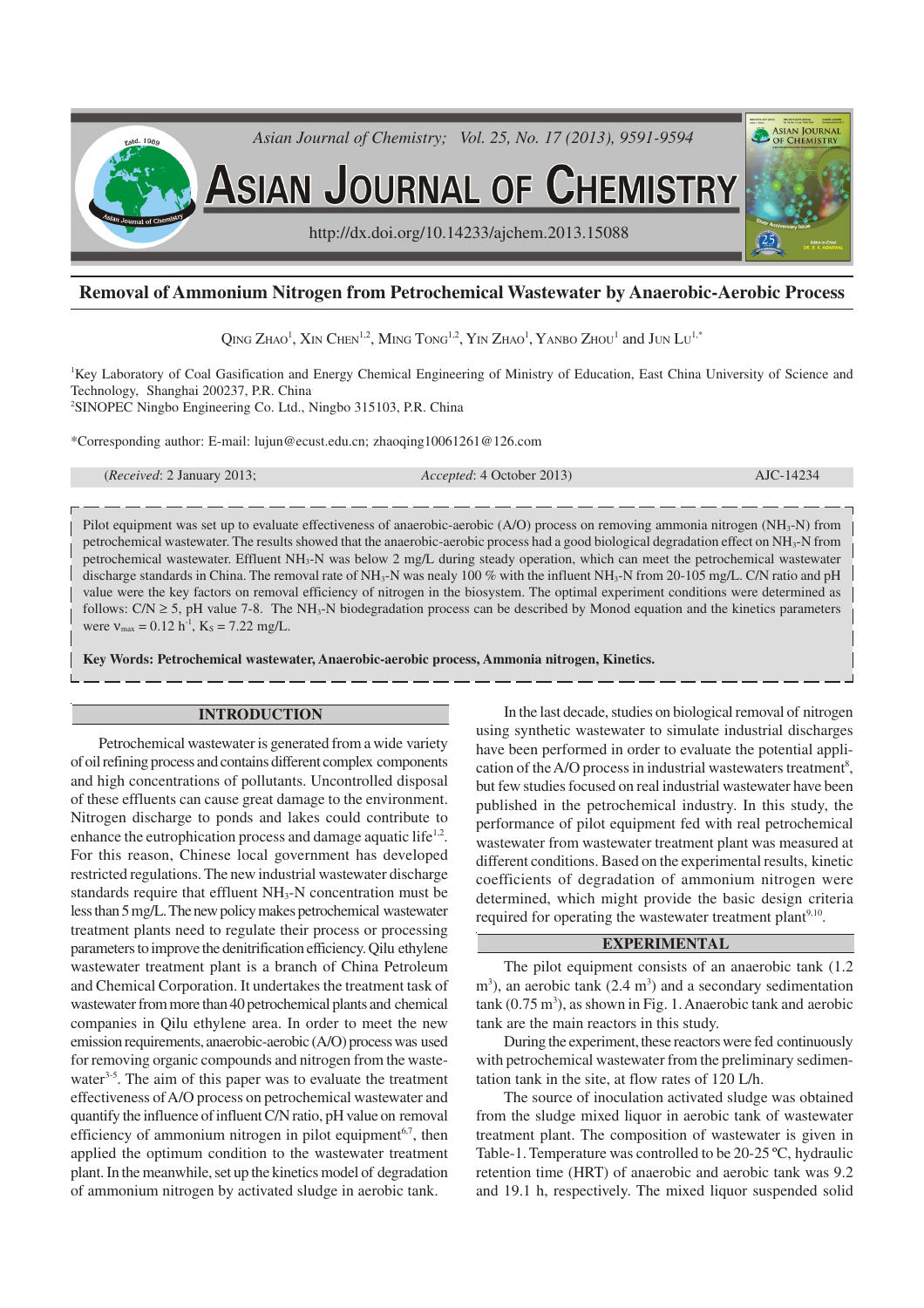

| TABLE-1                                 |       |         |                  |            |           |
|-----------------------------------------|-------|---------|------------------|------------|-----------|
| COMPOSITION OF PETROCHEMICAL WASTEWATER |       |         |                  |            |           |
|                                         | pH    | COD     | BOD <sub>5</sub> | SS         | $NH3-N$   |
|                                         |       | (mg/L)  | (mg/L)           | (mg/L)     | (mg/L)    |
| Influent                                | $6-9$ | 170-360 | $\leq$ 290       | $\leq 100$ | $20 - 70$ |
| <b>Effluent</b> emission                | $6-9$ | $<$ 50  | $\leq 20$        | <70        | $\leq$ 5  |

concentration (MLSS), mixed liquor volatile suspended solids concentration (MLVSS), dissolved oxygen (DO) concentration in aerobic tank were maintained at 7000-8000, 3500-4700 and 4 mg/L.

Experiments were carried out in two phases. In the first stage, the reactors were operated for 10 days until the MLVSS, effluent chemical oxygen demand (COD) concentration and sludge properties reached a steady state. Influent  $NH<sub>3</sub>-N$ concentration in wastewater treatment plant swings from 20- 70 mg/L. Durning the steady continuous operation, ammonium sulfate was added to real petrochemical wastewater to regulate influent  $NH_3$ -N concentration from 20-105 mg/L, pilot experiments were designed to evaluate the process behaviour (maximum NH3-N loading, transient responses, *etc*.) in high influent  $NH<sub>3</sub>-N$  concentration condition.

In the second stage, experimental conditions were changed in order to determine the optimum operation conditions for denitrification of petrochemical wastewater. At the same time, the kinetics of degradation of NH3-N by A/O process was studied, which can be a theoretical foundation for optimization and monitoring of A/O process in wastewater treatment plant.

**Detection method:** Analyses of mixed liquor volatile suspended solids concentration (MLVSS), chemical oxygen demand (COD), ammonia nitrogen (NH3-N), pH value were conducted as described in standard methods<sup>11</sup>. The concentration of dissolved oxygen was determined by portable dissolved oxygen meter (HQ40d, HACH).

## **RESULTS AND DISCUSSION**

**Removal of NH3-N during continuous operation:** The average influent NH3-N concentration was less than 50 mg/L during normal operating stage. In this study, the effectiveness of high concentration NH3-N degradation by A/O process was evaluated. Ammonium sulfate was added to real petrochemical wastewater to increase the influent NH3-N concentration, the effect of sludge loading on removal of NH<sub>3</sub>-N was studied by changing the influent NH3-N concentration step by step from  $20-105$  mg/L. The removal rate of NH<sub>3</sub>-N during continuous operation is shown in Fig. 2.

Fig. 2 shows that the effluent  $NH<sub>3</sub>-N$  concentration was under 2 mg/L throughout the experiment, removal rate of NH3-N



Fig. 2. Removal efficiency of NH3-N during continuous operation

was nearly 100  $\%$  steadily, even when influent NH<sub>3</sub>-N concentration was up to 105 mg/L. The  $NH<sub>3</sub>-N$  loading was low for the first 4 days, only about  $0.002 \text{ kgNH}_3\text{-N/(m}^3\text{ d})$ , then gradually increased to maximum 0.010 kgNH3-N/(kgMLSS d), compared with the design value of wastewater treatment plant (0.0029 kg  $NH<sub>3</sub>-N/(kgMLSS d)$ , the experimental value increased by 245 %. The pilot experiment results indicated that the biosystem had a large load capacity, experimental data was the basis for overload operation of the wastewater treatment plant in the future.

**Effect of C/N ratio:** Operational parameters affecting denitrification rate are diverse, such as C/N ratio and pH value. In order to study the influence of C/N ratio on removal rate of nitrogen in aerobic tank, pH value and DO concentration were maintained at 7.0-8.0 and 4 mg/L, respectively. The original wastewater from the wastewater treatment plant was variable, influent COD and  $NH_3-N$  were 198-350 mg/L, 35-70 mg/L, respectively. The influent COD/N ratio was modified by adding sucrose and ammonium sulfate to the original influent. Effulent  $NH<sub>3</sub>-N$ ,  $NO<sub>3</sub>-N$ ,  $NO<sub>2</sub>-N$  concentrations at different C/N ratio condition in the pilot equpiment are shown in Fig. 3(a-b).

As C/N ratio increased from 2 to 5, effulent  $NH<sub>3</sub>-N$ decreased from 5.5 mg/L to lower than  $2 \text{ mg/L}$ , NH<sub>3</sub>-N removal rate was up to 97.2 %. In the meanwhile, effluent  $NO<sub>3</sub><sup>-</sup>N$ decreased from 34.1 to 11.6 mg/L. When C/N ratio was higher than 7, NH<sub>3</sub>-N removal rate was almost 100 %, effulent NH<sub>3</sub>-N was below the detection limit,  $NO<sub>3</sub>$ <sup>-</sup>N was around 5,  $NO<sub>2</sub>$ <sup>-</sup> -N was only 0.01 mg/L. The results indicated that C/N ratio is one of the most critical parameters of the nitrification process, low C/N ratio was inadequate for establishing an efficient A/O process, because it directly influences the growth competition between autotrophic and heterotrophic microorganism populations<sup>12</sup>. In order to achieve good nitrogen removal effect in A/O system, C/N ratio should be higher than 5, in case the nitrogen removal may be limited by the lack of available organic carbon.

**Effect of pH value:** The influent COD and NH3-N concentration was 300 mg/L, 30-70 mg/L during steady operation in the wastewater treatment plant. In order to investigate the effect of influent pH value on removal rate of COD and NH3-N with different initial influent concentrations, influent pH value was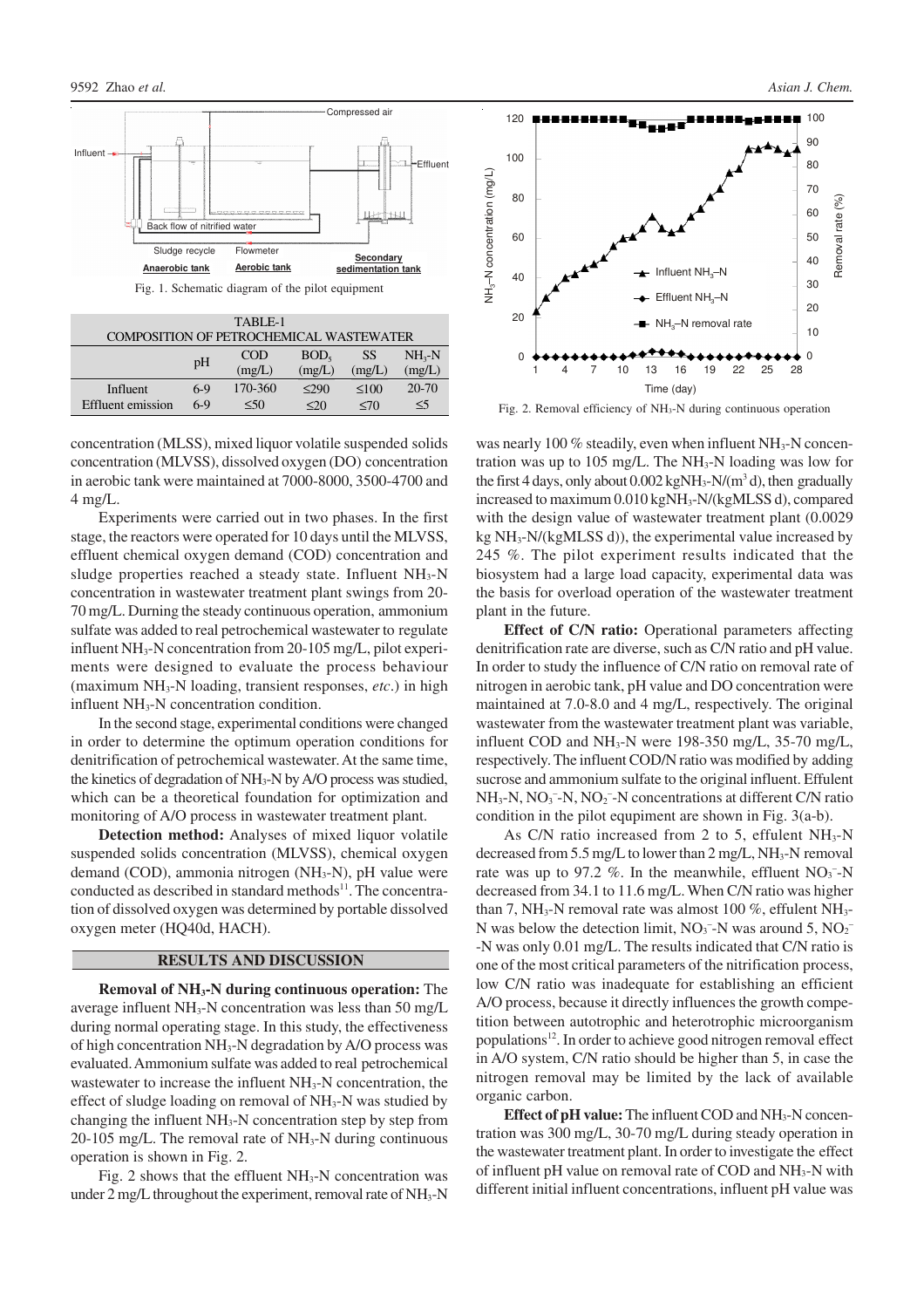

Fig. 3. Effect of C/N ratio on effulent  $NH_3-N$ ,  $NO_3^- - N$  and  $NO_2^- - N$ 

controlled at 5.0, 6.0, 7.0, 8.0, 9.0 and 10.0, respectively, influent COD was  $300 \text{ mg/L}$ , influent NH<sub>3</sub>-N were 30, 60 and 70 mg/L.

Fig. 4 shows the changes of COD and removal rate of NH<sub>3</sub>-N at different pH condition. As shown in Fig. 4, removal rate of COD was fluctuant with the increase of pH value. In pH range of 5-6 and 8-10, removal rate of COD decreased with the increase of pH value. When pH value was between 7-8, the A/O system achieved the best COD removal performance. By contrast, removal rate of  $NH<sub>3</sub>-N$  was improved with the increase of pH value. Fig. 5 shows the effluent  $NH<sub>3</sub>-N$  and removal rate of NH<sub>3</sub>-N at pH value from 5-12.

In general, pH has a significant impact on nitrification efficiency<sup>13</sup>. As shown in Fig. 5, when pH value exceeded this range, nitrifiers activity decreased greatly after pH value was higher than 10, because they were sensitive to variety of pH, denitrification was restrained intensively and nitrate was accumulated at high pH condition. Therefore, appropriate pH can stimulate the denitrification process and keep high organic pollutant removal rate, the optimal pH value should be 7-8.



Fig. 5. Effluent NH3-N and removal rate at different pH condition

**Denitrification kinetics:** Study on substrate degradation and microbial proliferation kinetics of biosystem is meaningful to control and optimize the process of wastewater treatment. Biodegradation kinetics of wastewater is often expressed by the Monod equation<sup>14</sup>. A simplified model development was used to simulate the experimental results. The sludge denitrification kinetics could be described by Monod model:

$$
v = \frac{v_{\text{max}}S}{K_S + S} \tag{1}
$$

where S is the nitrate concentration; ν is the denitrification rate;  $v_{\text{max}}$  is the maximum denitrification rate;  $K_s$  is the Monod or half-saturation constant.

According to the physical meaning of the substrate degradation, the denitrification rate can be expressed as follows:

$$
v = -\frac{1}{X} \frac{dS}{dt}
$$
 (2)

where  $-\frac{dS}{dt}$  is the denitrification rate; X is the mixed liquor

suspended solid concentration(MLSS).

Denitrification kinetics equation can be expressed according to eqns. 1 and 2: